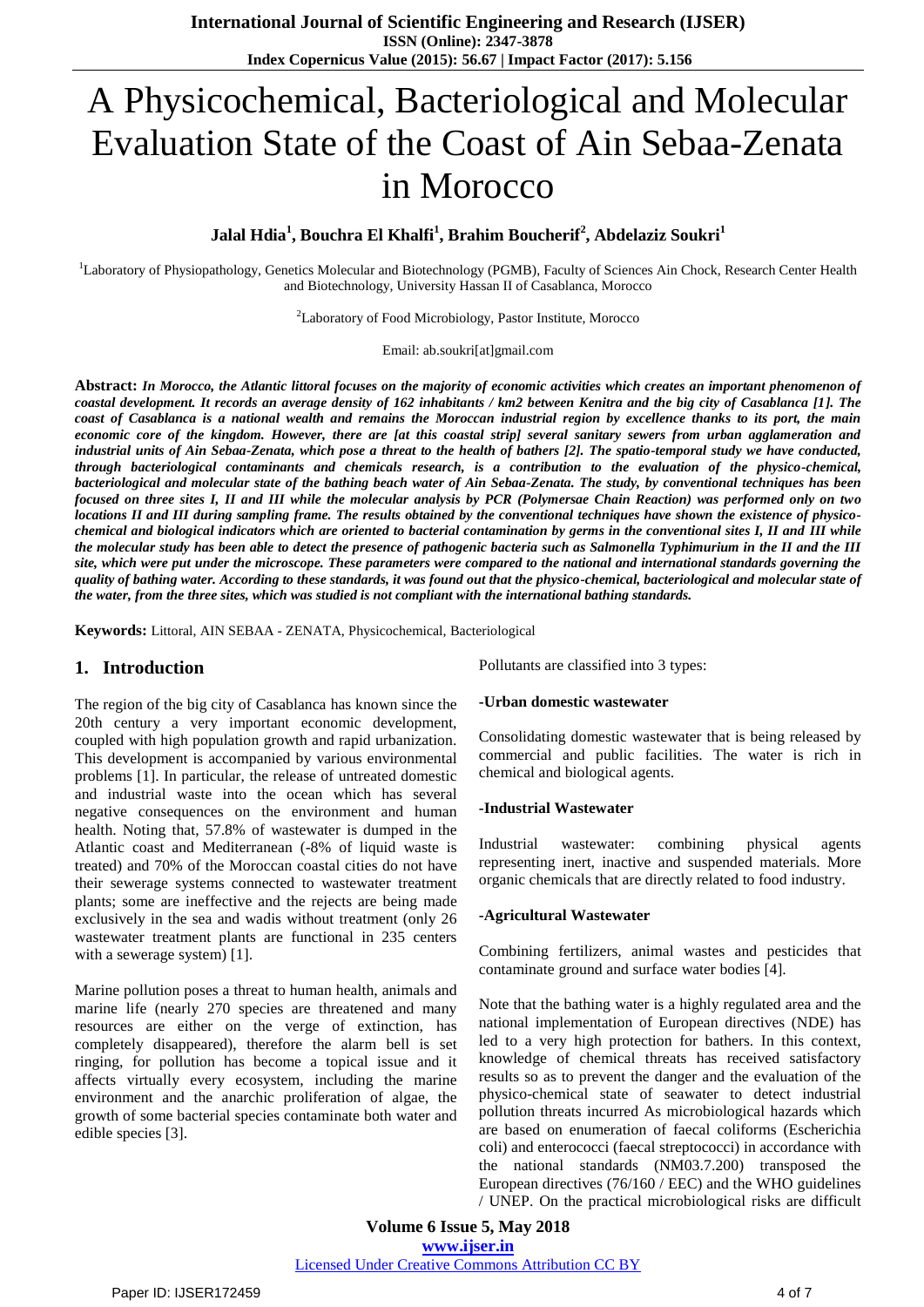to assess by conventional techniques which have cultural problems and the long period devoted to the identification cultivable germs (on average 48 hours) [2]- [5].

In this study we chose the area of AIN SEBAA / ZENATA because it is an area of population and industrial agglomeration responsible for directly discharging wastewater on the sea without any treatment.

The objective of this work is to study the impact of pollution from discharges of domestic wastewater and their negative consequences on the marine environment by evaluating ,at first, the physico-chemical and bacteriological status bathing water of some ribs in the region of Ain Sebaa and Zenata I, known as marine pollution zone and, secondly, the use of molecular techniques including PCR (Polymerase Chain Reaction), to accompany the microbiological study and verify the absence or presence of hardly cultivable bacterial pathogen.

# **2. Material and Methods**

## **2.1 Location Sites**

The three study stations are located at the beach of Ain Sebaâ / Zenata I, are distributed from south to north from Sherifian Company of Fertilizers and Chemicals (SCE). Geographical points are given by a Garmin eTrex type GPS.

**Table 1:** Geographic coordinates of the three study sites.

| <b>Sites</b> | Geographic coordinates of the selected stations |  |  |  |
|--------------|-------------------------------------------------|--|--|--|
| Site I       | $33^{\circ}$ 7' $11''$ N $7^{\circ}$ 32' 57'' W |  |  |  |
| Site II      | $33^{\circ}37'23''$ N $7^{\circ}32'55''$ W      |  |  |  |
| Site III     | $33^{\circ}37'$ 6" N 7 $^{\circ}30'38''$ W      |  |  |  |



**Figure 1:** Location of study sites

### **2.2 Sample**

With the sterile balloon placed in the wave breaking zone against the current, the balloon is immersed in water at 20 cm from the surface. It is filled in three quarters and closed immediately.

## **2.3 Chronology of samples**

To make a comparison of the bacteriological quality and chemical water depending on seasons and daily activities. All samples from the various sites have been realized over two months at different times of the day.

## **2.4 Techniques used**

### **2.4.1 The physico-chemical parameters**

Temperature, pH, conductivity, turbidity, salinity, dissolved O2 were analyzed using the Mettler Toledo type of portable device other parameters were analyzed in the laboratory such as the determination of nitrite and measurement of BOD5.

## **2.4.2 Bacteriological tests**

Based on the filtration method of 100 ml of seawater on membrane (diameter: 0.45 μm). Then the count of the colonies after culture in Tergitol Triphenyl-Tetrazoliumchloride (TTC) medium cast in Petri dishes and incubation for 24 hours at 37 ° C for Total Coliforms and 24 hours at 44 ° C for Fecal Coliforms. The Fecal Streptococci after filtration on a membrane, the filter is deposited on SLANETZ medium and BARTLEY. Incubation is at 37 ° C for 24 hours. In contrast, Salmonella, Choleric Vibrion and Clostridium Sulfite Reducer, which are pathogenic germs with serious health effects, will undergo a qualitative examination after enrichment on media such as Buffered Peptone Water (EPT) for Salmonella a two-way crop, that of Bouillon de Selenite and incubation for 24 hours at 37 ° C. in Salmonella-Shigelle medium and also by the Bouillon Rappaport route and culture for 24 hours at 37 ° C. on Hektoen medium. Choleric Vibrion was investigated by the enrichment method with Alkaline Peptone Water (E.P.A) and cultured for 24 hours at 37 ° C in selective Thiosulfate Citrate Bile Sucrose (TCBS) medium. Clostridium sulphitoreductant is investigated by the heat resistance technique and cultured for 24 hours at 37 ° C. in Sulfate Polymixen Sulfadiazine SPS medium. [7]-[15].

## **2.4.3 Molecular study**

The DNA is extracted by the rapid heat method (Boilingprep), adapted to small volumes: centrifuge 20 ml of seawater at 10,000 rpm for 10 min and then wash the pellet with a solution of distilled water (ED), recovery of the pellet which is suspended in 200 μl of molecular biological water, lysed by thermal action in a water bath at 100 ° C for 10 min, followed by centrifugation at 13,000 g (12,000 rpm). min) for 5 min, the supernatant is recovered which is stored at -20 ° C until use.

### **Reaction Mixture**

PCR used to amplify a 1Kb of DNA fragment of the gene of invasion common to all Salmonella invA chromosome (No. M90846.1 Salmonella Typhimurium) specific to Salmonella using primers: F- 5'accacgctctttcgtctgg direction 3 'and antisense 5'gaactgactacgtagacgctc R 3'. 4 U DNA, 100 .uM each primer, 5 U of Taq polymerase, 10% 10X buffer; 25 mM of MgCl2;. 5 mM dNTP and complete by molecular biology water [2]. To validate the results in parallel using a molecular weight marker (100 bp DNA ladder << Invitrogen >>, Cat No. 10488-058). DNA extract of Salmonella Typhimurium penta-resistant types (ACTeStSul) is used as a positive control, a DNA extract of Escherichia coli V517 (E. coli), a DNA extract of Staphylococcus Aureus and sterile H2O solution is used as a negative control.

**Volume 6 Issue 5, May 2018 <www.ijser.in>** [Licensed Under Creative Commons Attribution CC BY](http://creativecommons.org/licenses/by/4.0/)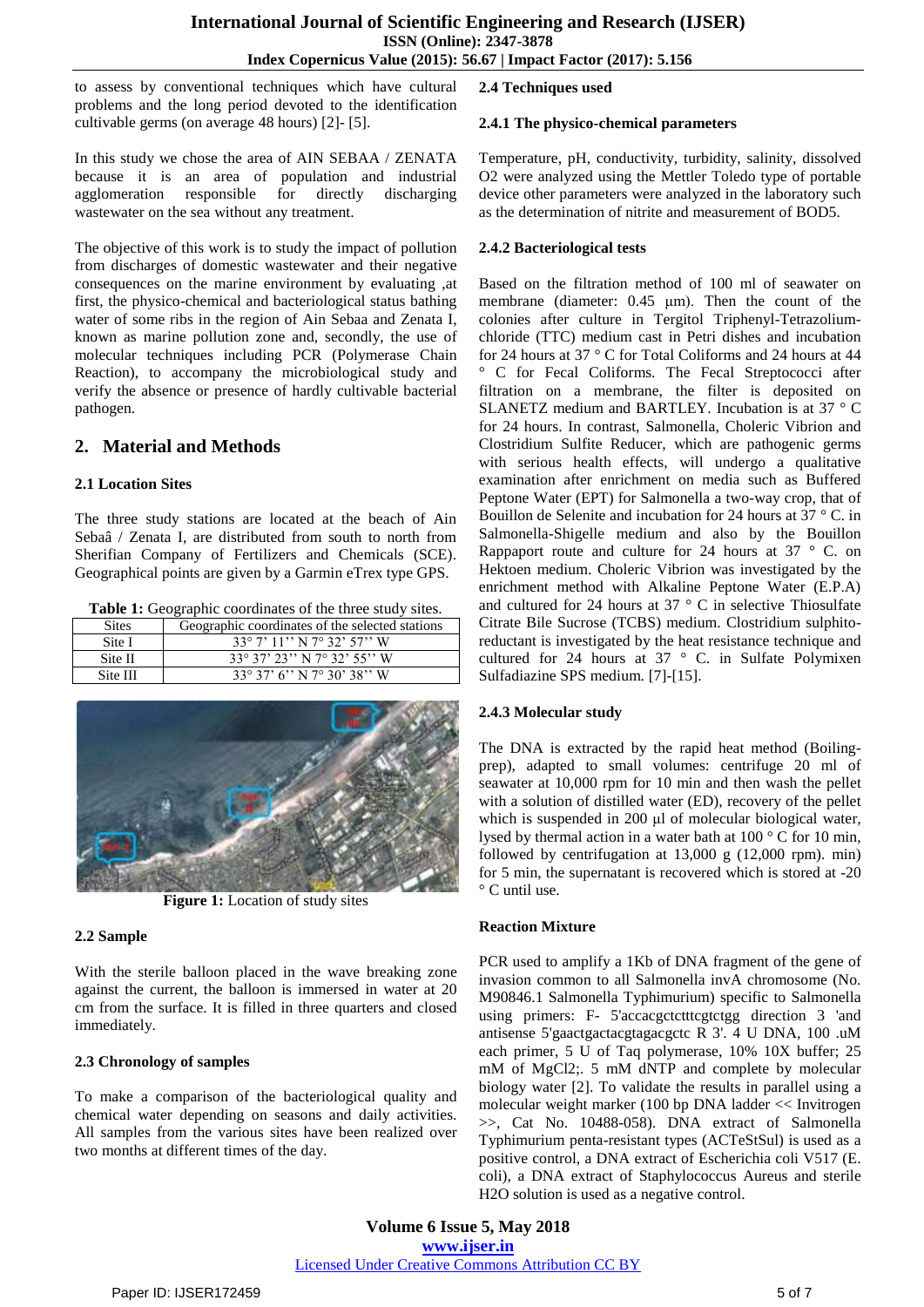# **3. Results and Discussion**

## **3.1 Results of physicochemical analysis**

**Table 2:** Evolution of physical and chemical parameters in the three study sites

|                                   | 04/03/2013 | 25/03/2013      | 15/04/2013       | 29/04/13 |  |
|-----------------------------------|------------|-----------------|------------------|----------|--|
| Water temperature $(Co)$          |            |                 |                  |          |  |
| Site I                            | 17,7       | 19,2            | 22,3             | $23\,$   |  |
| Site II                           | 17,2       | 19,5            | 22,5             | 21,2     |  |
| Site III                          | 17,8       | 19,7            | 22,7             | 22,9     |  |
| pH                                |            |                 |                  |          |  |
| Site I                            | 7,02       | 6,72            | 6,92             | 7,4      |  |
| Site II                           | 8,03       | 6,75            | 7,17             | 8,3      |  |
| Site $\overline{\text{III}}$      | 8,22       | 6,79            | 7,01             | 8,52     |  |
| Conductivity (mS / cm)            |            |                 |                  |          |  |
| Site I                            | 64,5       | 64,4            | 63               | 64       |  |
| Site II                           | 63,9       | 63,7            | 62,5             | 67       |  |
| Site III                          | 64,5       | 64              | 64,2             | 66,2     |  |
| <b>Turbidity (NTU)</b>            |            |                 |                  |          |  |
| Site I                            | 32,3       | 31,2            | $\overline{22}$  | 8,2      |  |
| Site II                           | 32         | 31,9            | 21,7             | 9,3      |  |
| Site III                          | 43,2       | $\overline{32}$ | 18,2             | 16,5     |  |
| Salinity (mg / l)                 |            |                 |                  |          |  |
| Site I                            | 43,3       | 41,5            | 42,3             | 44       |  |
| Site II                           | 42,9       | 40,2            | 43               | 43,5     |  |
| Site III                          | 42,8       | 43,2            | 42,6             | 45       |  |
| Dissolved oxygen (%)              |            |                 |                  |          |  |
| Site I                            | 34,2       | 32,5            | 43,2             | 40,2     |  |
| Site II                           | 20,5       | 25,2            | 32,2             | 43,5     |  |
| Site III                          | 29,5       | 28,7            | 35,1             | 44,4     |  |
| Nitrite NO <sub>2</sub> (mg / l)  |            |                 |                  |          |  |
| Site I                            | 0,14       | 0,17            | 0,016            | 0,18     |  |
| Site II                           | 0,04       | 0,22            | 0,20             | 0,22     |  |
| Site III                          | 0,24       | 0,10            | 0,022            | 0,26     |  |
| $\overline{BOD5}$ , mg $(O2 / I)$ |            |                 |                  |          |  |
| Site I                            | 4,2        | 4,5             | 6,8              | 7,2      |  |
| Site II                           | 62         | 76              | 83               | 91       |  |
| Site III                          | 69         | 85              | $\overline{105}$ | 122      |  |

The pH and temperature meet the standards, then we observe a permanent increase in conductivity, indicating significant mineralization of water, BOD5 indicates a significant bacterial load, increased nitrite and lower values of dissolved oxygen showing poor oxygenation [1].

## **3.2 Results of bacteriological**



**Figure 2:** Spatiotemporal evolution of total coliforms in the 3 sites.







**Figure 4:** Spatiotemporal evolution of faecal streptococci in 3 sites.



**Figure 5:** Spatiotemporal evolution of sulphite-reducing clostridia in 3 websites.

Bacteriological results show high levels of total coliforms, faecal, fecal streptococci and the presence of sulfite-reducing Clostridium spores with a very high rate especially in the site II and III which indicates an old fecal contamination [1].However conventional research by culture on usual media pathogenic bacteria such as Salmonella and Vibrio cholera patients in the study areas, are negative, which leaves us in doubt of the effectiveness of these techniques and to push our research by using other much more sensitive means of microorganism detection perspective namely PCR.

### **3.3 Results of molecular analysis**

Thus shown on this gel photo, we see the presence of a band of expected size of 275 bp [6] at the level II and III sites, against the site I which has not been studied molecularly for two reasons: the first one, it has a low bacterial contamination from the classical bacteriological study, and for the second one we get there are specific primers for Salmonella.